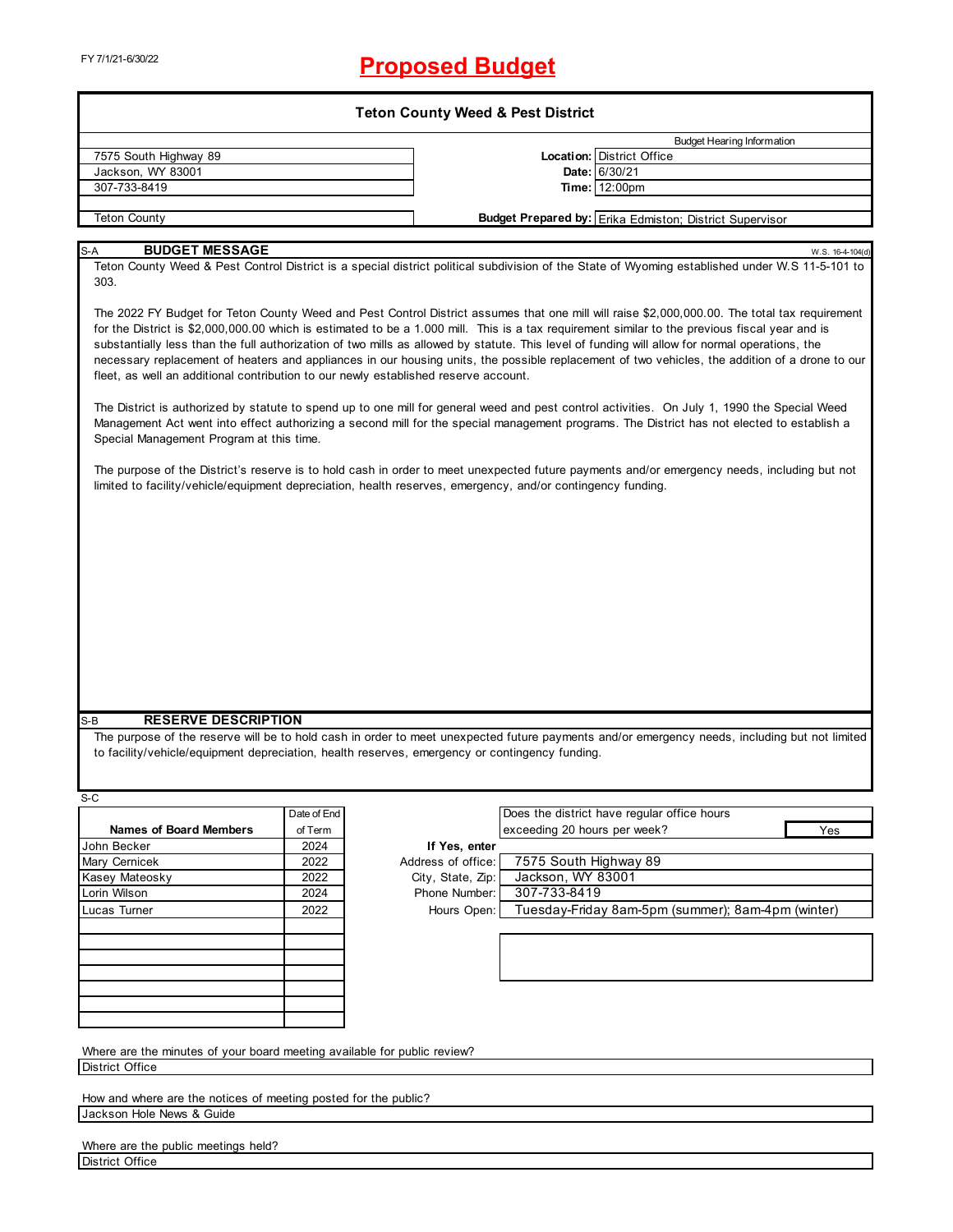# **PROPOSED BUDGET SUMMARY**

|        | <b>OVERVIEW</b>                                             | 2019-2020   | 2020-2021   | 2021-2022                         | Pending  |
|--------|-------------------------------------------------------------|-------------|-------------|-----------------------------------|----------|
|        |                                                             | Actual      | Estimated   | Proposed                          | Approval |
|        |                                                             |             |             |                                   |          |
| $S-1$  | <b>Total Budgeted Expenditures</b>                          | \$2,273,295 | \$2,118,594 | \$2,166,466                       |          |
| $S-2$  | <b>Total Principal to Pay on Debt</b>                       | \$0         | \$0         | \$0                               |          |
| $S-3$  | <b>Total Change to Restricted Funds</b>                     | \$0         | \$300,000   | \$300,000                         |          |
| $S-4$  | <b>Total General Fund and Forecasted Revenues Available</b> | \$3,310,722 | \$3,314,833 | \$3,836,656                       |          |
| $S-5$  | Amount requested from County Commissioners                  | \$1,916,403 | \$2,050,000 | \$2,000,000                       |          |
| $S-6$  | <b>Additional Funding Needed:</b>                           |             |             | \$0 L.                            |          |
|        |                                                             |             |             |                                   |          |
|        |                                                             |             |             |                                   |          |
|        | <b>REVENUE SUMMARY</b>                                      | 2019-2020   | 2020-2021   | 2021-2022                         | Pending  |
|        |                                                             | Actual      | Estimated   | Proposed                          | Approval |
|        |                                                             |             |             |                                   |          |
| $S-7$  | <b>Operating Revenues</b>                                   | \$264,535   | \$240,000   | \$250,000                         |          |
| $S-8$  | Tax levy (From the County Treasurer)                        | \$1,916,403 | \$2,050,000 | \$2,000,000                       |          |
| $S-9$  | <b>Government Support</b>                                   | \$0         | \$0         | \$0                               |          |
| $S-10$ | Grants                                                      | \$40,862    | \$0         | \$0                               |          |
| $S-11$ | Other County Support (Not from Co. Treas.)                  | \$0         | \$0         | \$0                               |          |
| $S-12$ | <b>Miscellaneous</b>                                        | \$82,510    | \$16,000    | \$11,000                          |          |
| $S-13$ | <b>Other Forecasted Revenue</b>                             | \$169,579   | \$172,000   | \$160,000                         |          |
|        |                                                             |             |             |                                   |          |
| $S-14$ | <b>Total Revenue</b>                                        | \$2,473,889 | \$2,478,000 | \$2,421,000                       |          |
|        | FY 7/1/21-6/30/22                                           |             |             | Teton County Weed & Pest District |          |
|        |                                                             | 2019-2020   | 2020-2021   | 2021-2022                         | Pending  |
|        | <b>EXPENDITURE SUMMARY</b>                                  | Actual      | Estimated   | Proposed                          | Approval |
|        |                                                             |             |             |                                   |          |
| $S-15$ | Capital Outlay                                              | \$96,000    | \$75,000    | \$125,000                         |          |
| $S-16$ | <b>Interest and Fees On Debt</b>                            | \$0         | \$0         | \$0                               |          |
| $S-17$ | Administration                                              | \$234,428   | \$261.594   | \$271,966                         |          |
| $S-18$ | Operations                                                  | \$1,595,504 | \$1,386,500 | \$1,345,500                       |          |
| $S-19$ | <b>Indirect Costs</b>                                       | \$347,363   | \$395,500   | \$424,000                         |          |
| S-20R  | <b>Expenditures paid by Reserves</b>                        | \$0         | \$0         | \$0                               |          |
| $S-20$ | <b>Total Expenditures</b>                                   | \$2,273,295 | \$2,118,594 | \$2,166,466                       |          |
|        |                                                             |             |             |                                   |          |
|        | <b>DEBT SUMMARY</b>                                         | 2019-2020   | 2020-2021   | 2021-2022                         | Pending  |
|        |                                                             | Actual      | Estimated   | Proposed                          | Approval |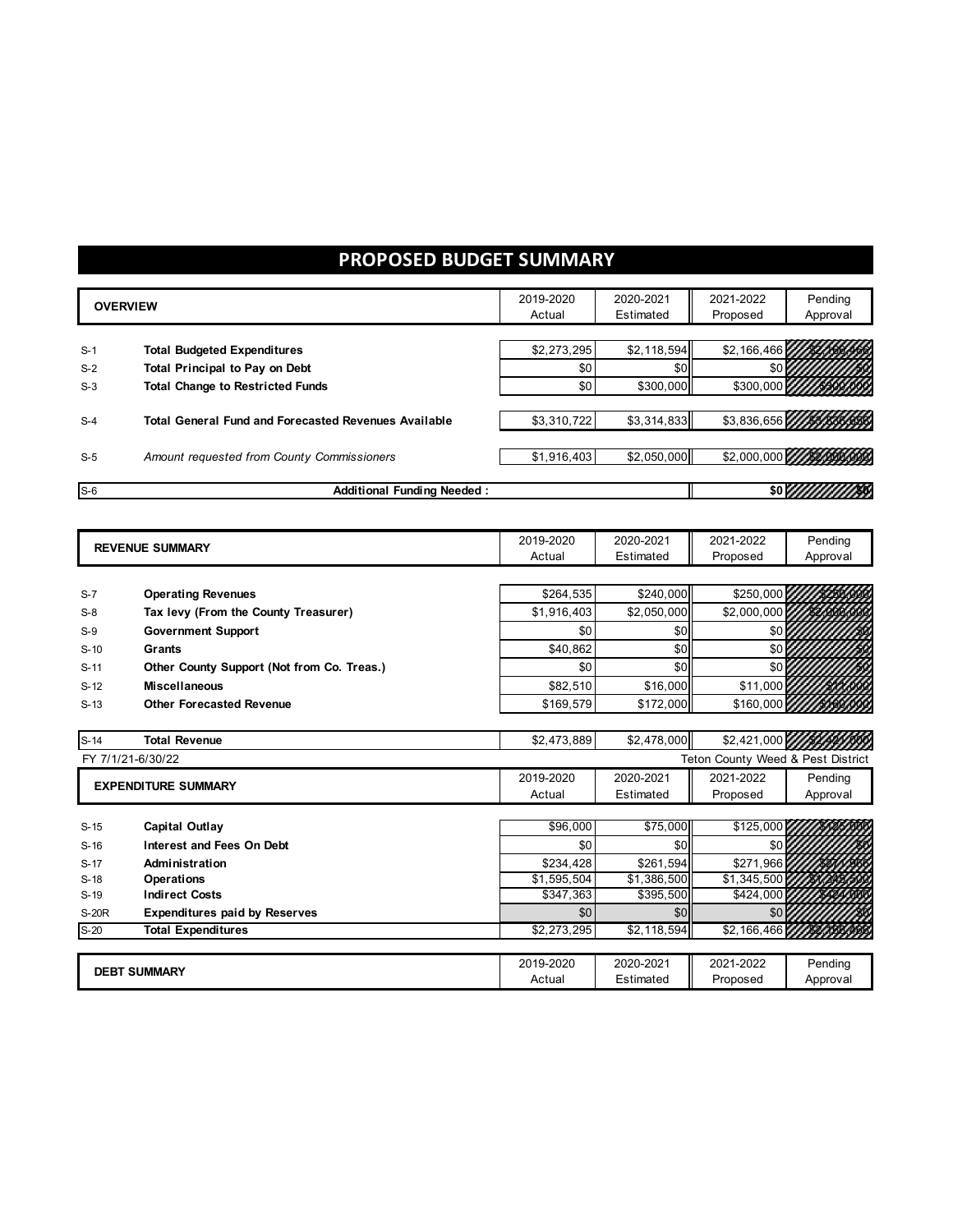| $S-21$ | Principal Paid on Debt                       | \$0             | \$0       | \$0 <sub>l</sub> |                |  |  |
|--------|----------------------------------------------|-----------------|-----------|------------------|----------------|--|--|
|        |                                              |                 |           |                  |                |  |  |
|        | <b>CASH AND INVESTMENTS</b>                  | 2019-2020       | 2020-2021 | 2021-2022        | Pending        |  |  |
|        |                                              | Actual          | Estimated | Proposed         | Approval       |  |  |
|        |                                              |                 |           |                  |                |  |  |
| $S-22$ | <b>TOTAL GENERAL FUNDS</b>                   | \$836,833       | \$836,833 | \$1,415,656      |                |  |  |
|        | <b>Summary of Reserve Funds</b>              |                 |           |                  |                |  |  |
| $S-23$ | <b>Beginning Balance in Reserve Accounts</b> |                 |           |                  |                |  |  |
| $S-24$ | a. Sinking and Debt Service Funds            | \$0             | \$0       | \$0 L            |                |  |  |
| $S-25$ | b. Reserves                                  | \$0             | \$0       |                  |                |  |  |
| $S-26$ | c. Bond Funds                                | \$0             | \$0       | \$300,000        |                |  |  |
|        | Total Reserves (a+b+c)                       | $\overline{50}$ | \$0       | \$300,000        |                |  |  |
| $S-27$ | Amount to be added                           |                 |           |                  |                |  |  |
| $S-28$ | a. Sinking and Debt Service Funds            | \$0             | \$0       | \$0              |                |  |  |
| $S-29$ | b. Reserves                                  | \$0             | \$0       | \$0              |                |  |  |
| $S-30$ | c. Bond Funds                                | \$0             | \$300,000 | \$300,000        |                |  |  |
|        | Total to be added (a+b+c)                    | \$0             | \$300,000 | \$300,000        |                |  |  |
| $S-31$ | Subtotal                                     | \$0             | \$300,000 | \$600,000        |                |  |  |
| $S-32$ | Less Total to be spent                       | \$0             | \$0       |                  |                |  |  |
| $S-33$ | TOTAL RESERVES AT END OF FISCAL YEAR         | \$0             | \$300,000 | \$600,000        |                |  |  |
|        |                                              |                 |           |                  | End of Summary |  |  |
|        |                                              |                 |           |                  |                |  |  |

*Budget Officer / District Official (if not same as "Submitted by")*

Date adopted by Special District

Jackson, WY 83001 **DISTRICT ADDRESS:** 7575 South Highway 89 **PREPARED BY:** Erika Edmiston; District Supervisor

**DISTRICT PHONE:** 307-733-8419

1/23/19 *Form approved by Wyoming Department of Audit, Public Funds Division Prepared in compliance with the Uniform Municipal Fiscal Procedures Act (W.S. 16-4-101 through 124) as it applies.*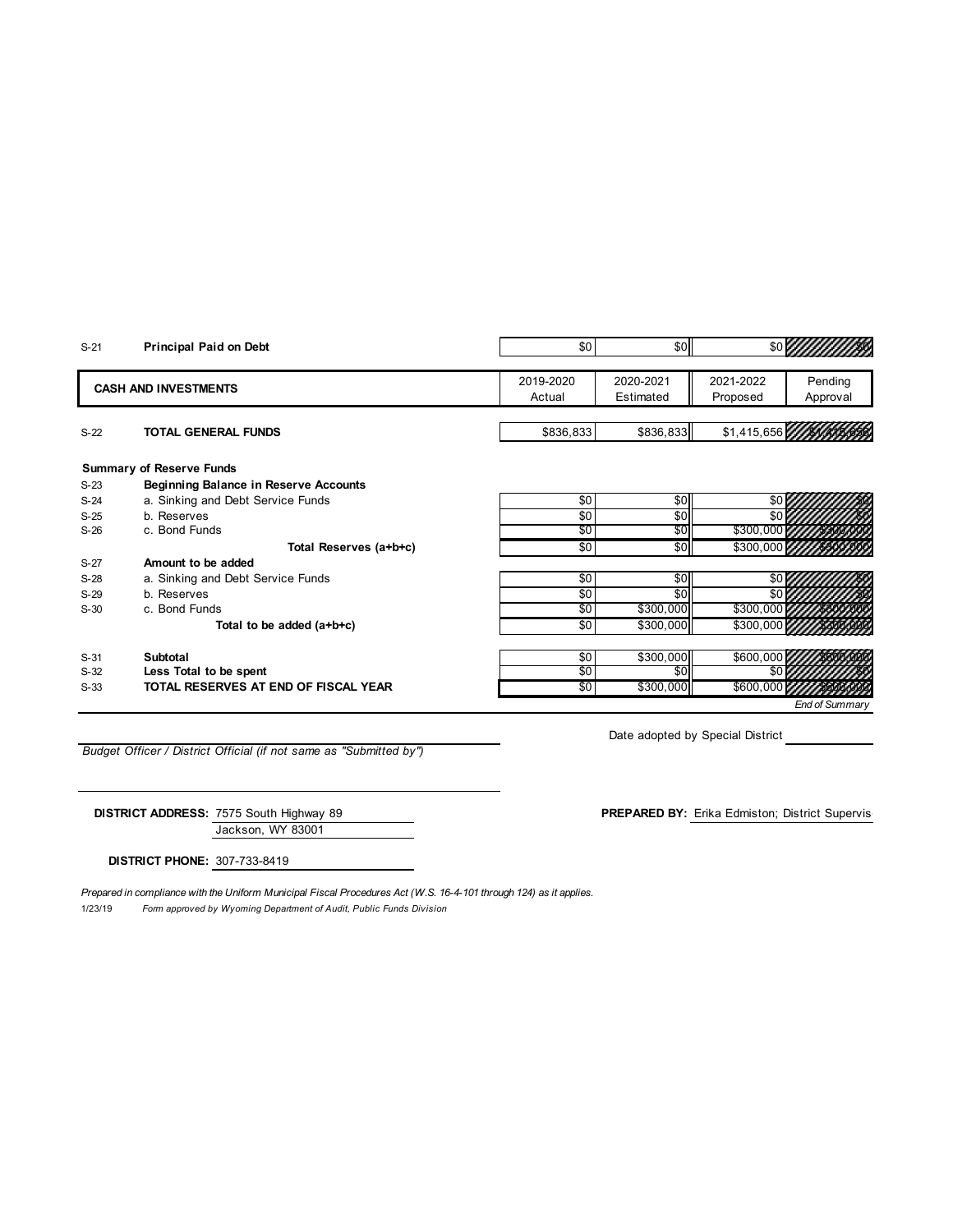|           | Teton County Weed & Pest District              |                  |             |             | <b>FYE</b>  | 6/30/22            |
|-----------|------------------------------------------------|------------------|-------------|-------------|-------------|--------------------|
|           | <b>NAME OF DISTRICT/BOARD</b>                  |                  |             |             |             |                    |
|           | PROPERTY TAXES AND ASSESSMENTS                 |                  |             |             |             |                    |
|           |                                                |                  |             |             |             |                    |
|           |                                                | <b>DOA Chart</b> | 2019-2020   | 2020-2021   | 2021-2022   | Pending            |
|           |                                                | of Accounts      | Actual      | Estimated   | Proposed    | Approval           |
| $R-1$     | <b>Property Taxes and Assessments Received</b> |                  |             |             |             |                    |
| $R - 1.1$ | Tax Levy (From the County Treasurer)           | 4001             | \$1,916,403 | \$2,050,000 | \$2,000,000 |                    |
| $R - 1.2$ | Other County Support (see note on the right)   | 4005             |             |             |             |                    |
|           | <b>FORECASTED REVENUE</b>                      |                  |             |             |             |                    |
|           |                                                |                  |             |             |             |                    |
|           |                                                | <b>DOA Chart</b> | 2019-2020   | 2020-2021   | 2021-2022   | Pending            |
|           |                                                | of Accounts      | Actual      | Estimated   | Proposed    | Approval           |
| $R-2$     | <b>Revenues from Other Governments</b>         |                  |             |             |             |                    |
| $R - 2.1$ | State Aid                                      | 4211             |             |             |             |                    |
| $R - 2.2$ | Additional County Aid (non-treasurer)          | 4237             |             |             |             |                    |
| $R - 2.3$ | City (or Town) Aid                             | 4237             |             |             |             |                    |
| $R - 2.4$ | Other (Specify)                                | 4237             |             |             |             |                    |
| $R - 2.5$ | <b>Total Government Support</b>                |                  | \$0         | \$0         | \$0         |                    |
| $R-3$     | <b>Operating Revenues</b>                      |                  |             |             |             |                    |
| $R-3.1$   | <b>Customer Charges</b>                        | 4300             |             |             |             |                    |
| $R-3.2$   | Sales of Goods or Services                     | 4300             | \$264,535   | \$240,000   | \$250,000   |                    |
| $R - 3.3$ | <b>Other Assessments</b>                       | 4503             |             |             |             |                    |
| $R - 3.4$ | <b>Total Operating Revenues</b>                |                  | \$264,535   | \$240,000   | \$250,000   |                    |
| $R-4$     | Grants                                         |                  |             |             |             |                    |
| $R-4.1$   | <b>Direct Federal Grants</b>                   | 4201             |             |             |             |                    |
| $R - 4.2$ | Federal Grants thru State Agencies             | 4201             | \$7,600     |             |             |                    |
| $R-4.3$   | Grants from State Agencies                     | 4211             | \$33,262    |             |             |                    |
| $R - 4.4$ | <b>Total Grants</b>                            |                  | \$40,862    | \$0         |             | $$0$ $\frac{1}{2}$ |
| $R-5$     | <b>Miscellaneous Revenue</b>                   |                  |             |             |             |                    |
| $R-5.1$   | Interest                                       | 4501             | \$8,876     | \$6,000     | \$1,000     |                    |
| $R-5.2$   | Other: Specify<br>Private/Other Grants; Rental | 4500             | \$73,634    | \$10,000    | \$10,000    |                    |
| $R - 5.3$ | Other: Additional                              |                  |             |             |             |                    |
| $R - 5.4$ | <b>Total Miscellaneous</b>                     |                  | \$82,510    | \$16,000    | \$11,000    |                    |
| $R-5.5$   | <b>Total Forecasted Revenue</b>                |                  | \$387,907   | \$256,000   | \$261,000   |                    |
| $R-6$     | <b>Other Forecasted Revenue</b>                |                  |             |             |             |                    |
| $R-6.1$   | a. Other past due as estimated by Co. Treas.   | 4004             | \$166,029   | \$172,000   |             |                    |
| $R-6.2$   | b. Other forecasted revenue (specify):         |                  |             |             |             |                    |
| $R-6.3$   | Sale of fixed assets                           | 4500             | \$3,550     |             |             |                    |
| $R-6.4$   |                                                | 4500             |             |             |             |                    |
| $R-6.5$   |                                                |                  |             |             |             |                    |
| $R-6.6$   | Total Other Forecasted Revenue (a+b)           |                  | \$169,579   | \$172,000   | \$160,000   |                    |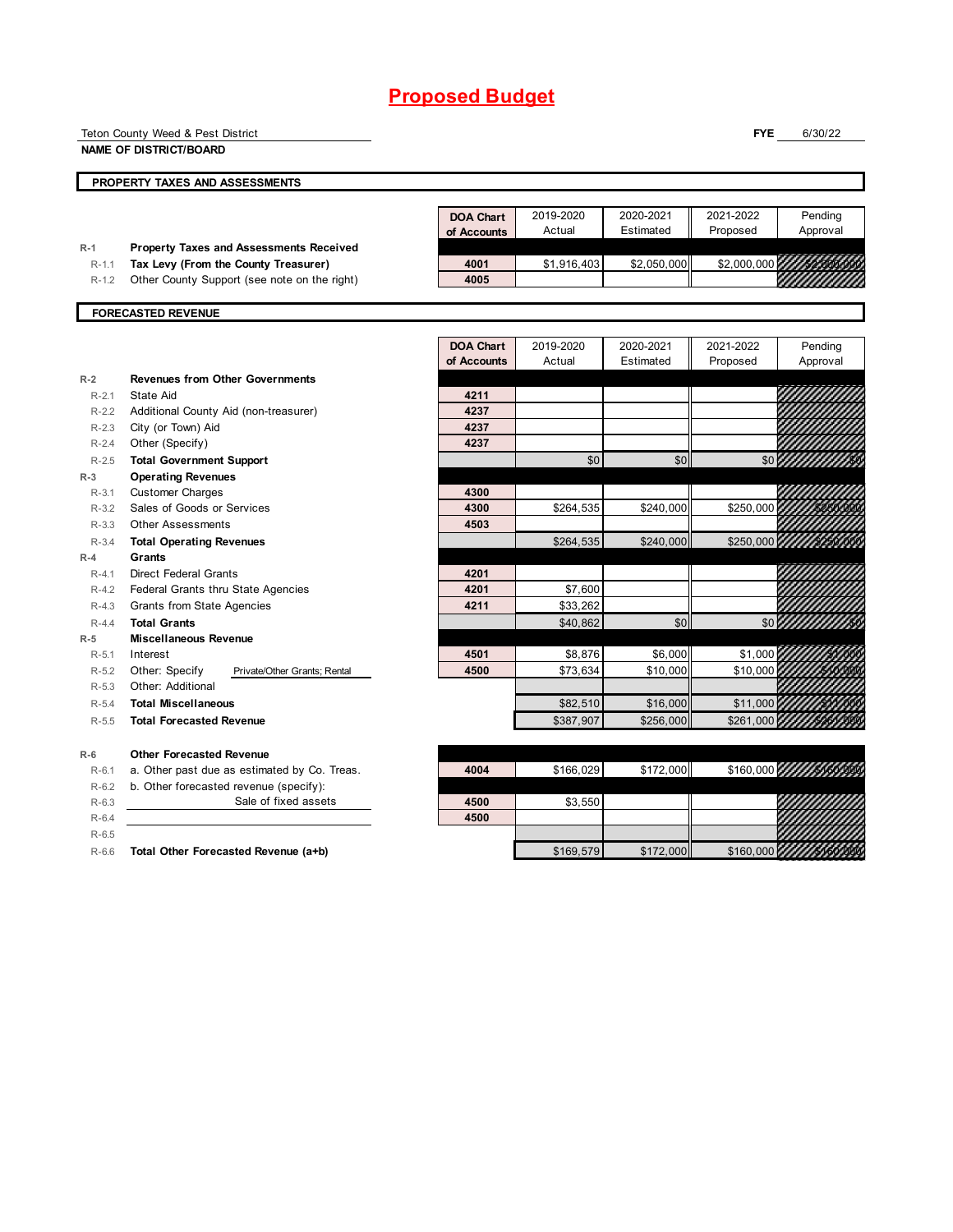### **CAPITAL OUTLAY BUDGET**

|           |                             | <b>Accounts</b> | Actual   |
|-----------|-----------------------------|-----------------|----------|
| $E-1$     | Capital Outlay              |                 |          |
| $E-1.1$   | <b>Real Property</b>        | 6201            |          |
| $E-1.2$   | Vehicles                    | 6210            | \$62,852 |
| $E-1.3$   | <b>Office Equipment</b>     | 6211            | \$33,148 |
| $E - 1.4$ | Other (Specify)             |                 |          |
| $E-1.5$   |                             | 6200            |          |
| $E - 1.6$ |                             | 6200            |          |
| $E - 1.7$ |                             |                 |          |
| $E-1.8$   | <b>TOTAL CAPITAL OUTLAY</b> |                 | \$96,000 |

|           |                             | DOA Chart of    | 2019-2020 | 2020-2021 | 2021-2022        | Pending  |
|-----------|-----------------------------|-----------------|-----------|-----------|------------------|----------|
|           |                             | <b>Accounts</b> | Actual    | Estimated | Proposed         | Approval |
|           | Capital Outlay              |                 |           |           |                  |          |
| $E-1.1$   | Real Property               | 6201            |           |           |                  | 99       |
| $E-1.2$   | Vehicles                    | 6210            | \$62,852  | \$75,000  | $$125,000$ $144$ | yuuu     |
| $E-1.3$   | Office Equipment            | 6211            | \$33,148  |           |                  | HH.      |
| $E - 1.4$ | Other (Specify)             |                 |           |           |                  |          |
| $E-1.5$   |                             | 6200            |           |           |                  |          |
| $E - 1.6$ |                             | 6200            |           |           |                  | 999      |
| $E-1.7$   |                             |                 |           |           |                  | 44       |
| $E-1.8$   | <b>TOTAL CAPITAL OUTLAY</b> |                 | \$96,000  | \$75,000  |                  |          |

### **ADMINISTRATION BUDGET**

|           |                                      | <b>Accounts</b> |           |           |           |                          |
|-----------|--------------------------------------|-----------------|-----------|-----------|-----------|--------------------------|
|           |                                      |                 | Actual    | Estimated | Proposed  | Approval                 |
| $E-2$     | <b>Personnel Services</b>            |                 |           |           |           |                          |
| $E - 2.1$ | Administrator                        | 7002            | \$105,004 | \$110,255 | \$113,011 |                          |
| $E - 2.2$ | Secretary                            | 7003            |           |           |           |                          |
| $E - 2.3$ | Clerical                             | 7004            | \$42,513  | \$44,639  |           | \$45,755 111111100100    |
| $E - 2.4$ | Other (Specify)                      |                 |           |           |           |                          |
| $E - 2.5$ |                                      | 7005            |           |           |           |                          |
| $E - 2.6$ |                                      | 7005            |           |           |           |                          |
| $E - 2.7$ |                                      |                 |           |           |           |                          |
| $E-3$     | <b>Board Expenses</b>                |                 |           |           |           |                          |
| $E-3.1$   | Travel                               | 7011            |           | \$3,500   | \$3,500   |                          |
| $E-3.2$   | Mileage                              | 7012            | \$740     | \$1,200   |           | \$1,200 11111111000      |
| $E - 3.3$ | Other (Specify)                      |                 |           |           |           |                          |
| $E - 3.4$ | General                              | 7013            | \$2,102   | \$4,000   | \$2,500   |                          |
| $E-3.5$   |                                      | 7013            |           |           |           |                          |
| $E - 3.6$ |                                      |                 |           |           |           | <u>William</u>           |
| $E-4$     | <b>Contractual Services</b>          |                 |           |           |           |                          |
| $E - 4.1$ | Legal                                | 7021            | \$3,478   | \$10,000  |           | \$10,000 //////2000      |
| $E - 4.2$ | Accounting/Auditing                  | 7022            | \$11,506  | \$15,000  |           | \$15,000 /////////////// |
| $E - 4.3$ | Other (Specify)                      |                 |           |           |           |                          |
| $E-4.4$   |                                      | 7023            |           |           |           |                          |
| $E-4.5$   |                                      | 7023            |           |           |           |                          |
| $E-4.6$   |                                      |                 |           |           |           |                          |
| $E-5$     | <b>Other Administrative Expenses</b> |                 |           |           |           |                          |
| $E-5.1$   | Office Supplies                      | 7031            | \$5,921   | \$9,000   | \$12,000  |                          |
| $E-5.2$   | Office equipment, rent & repair      | 7032            | \$34,386  | \$20,000  | \$25,000  |                          |
| $E-5.3$   | Education                            | 7033            | \$19,022  | \$30,000  | \$30,000  |                          |
| $E-5.4$   | Registrations                        | 7034            | \$9,756   | \$14,000  |           | \$14,000 11/11/14/1500   |
| $E-5.5$   | Other (Specify)                      |                 |           |           |           |                          |
| $E-5.6$   |                                      | 7035            |           |           |           |                          |
| $E-5.7$   |                                      | 7035            |           |           |           |                          |
| $E-5.8$   |                                      |                 |           |           |           |                          |
| $E-6$     | <b>TOTAL ADMINISTRATION</b>          |                 | \$234,428 | \$261,594 | \$271,966 |                          |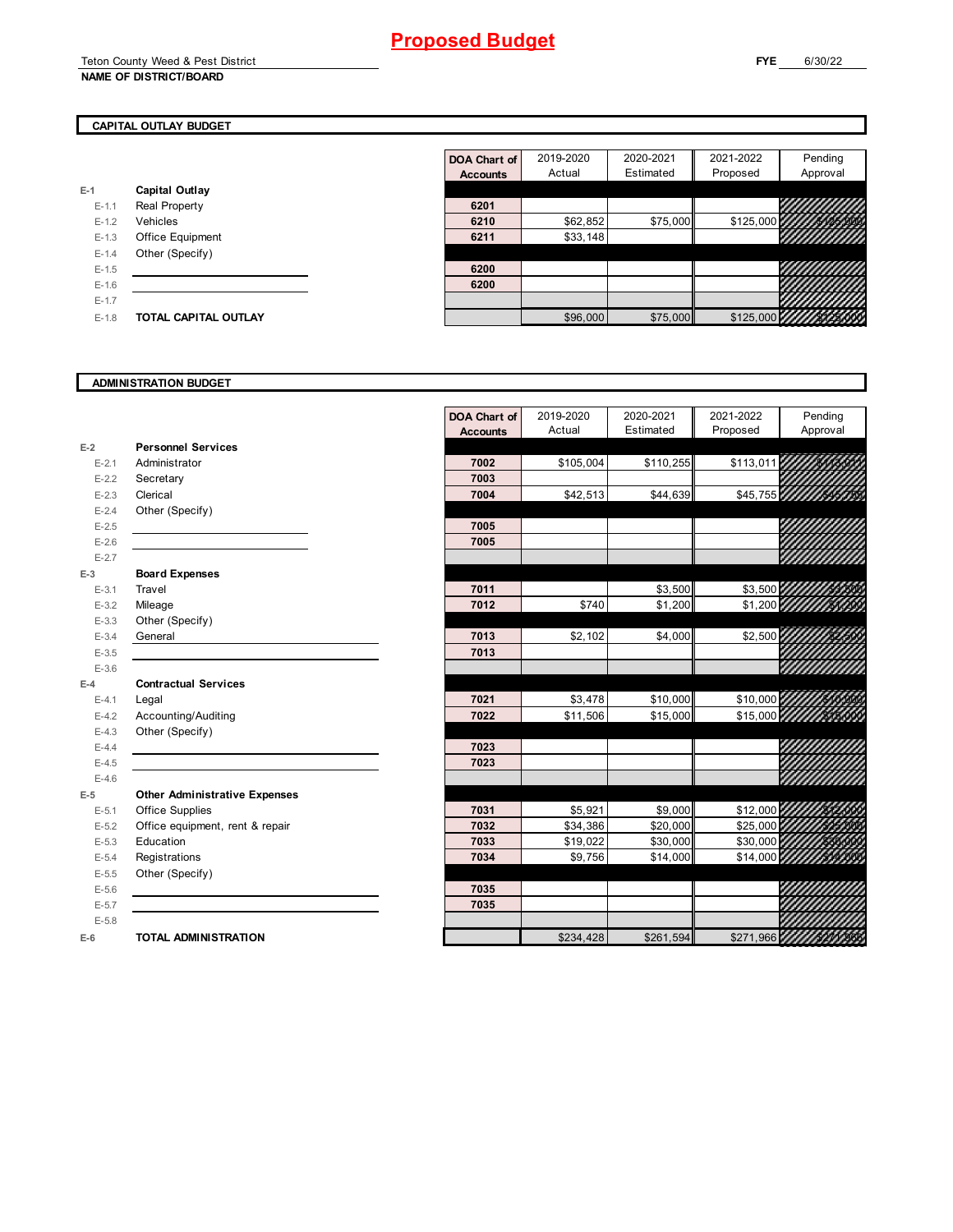Teton County Weed & Pest District

### **OPERATIONS BUDGET**

|           |                                        | <b>DOA Chart of</b> | 2019-2020   | 2020-2021   | 2021-2022   | Pending             |
|-----------|----------------------------------------|---------------------|-------------|-------------|-------------|---------------------|
|           |                                        | <b>Accounts</b>     | Actual      | Estimated   | Proposed    | Approval            |
| $E-7$     | <b>Personnel Services</b>              |                     |             |             |             |                     |
| $E - 7.1$ | <b>Wages--Operations</b>               | 7202                | \$666,481   | \$715,000   |             | \$727,000 111115001 |
| $E - 7.2$ | <b>Service Contracts</b>               | 7203                | \$15,897    | \$50,000    |             |                     |
| $E - 7.3$ | Other (Specify)                        |                     |             |             |             |                     |
| $E - 7.4$ | Safety                                 | 7204                | \$15,637    | \$20,000    | \$30,000    |                     |
| $E - 7.5$ |                                        | 7204                |             |             |             |                     |
| $E - 7.6$ |                                        |                     |             |             |             |                     |
| $E-8$     | <b>Travel</b>                          |                     |             |             |             |                     |
| $E-8.1$   | Mileage                                | 7211                | \$64        | \$500       |             | \$500 WWW WASH      |
| $E-8.2$   | Other (Specify)                        |                     |             |             |             |                     |
| $E-8.3$   | Travel                                 | 7212                | \$14,428    | \$20,000    | \$20,000    |                     |
| $E-8.4$   |                                        | 7212                |             |             |             |                     |
| $E-8.5$   |                                        |                     |             |             |             |                     |
| $E-9$     | <b>Operating supplies (List)</b>       |                     |             |             |             |                     |
| $E-9.1$   | Repairs/Maintenance                    | 7220                | \$19,826    | \$25,000    | \$35,000    |                     |
| $E-9.2$   | Shop/Lab Supplies                      | 7220                | \$19,902    | \$15,000    | \$20,000    |                     |
| $E-9.3$   | Phones                                 | 7220                | \$15,635    | \$18,000    | \$25,000    |                     |
| $E - 9.4$ |                                        | 7220                |             |             |             |                     |
| $E-9.5$   |                                        |                     |             |             |             |                     |
| $E-10$    | Program Services (List)                |                     |             |             |             |                     |
| $E-10.1$  | COG-Chemicals/Product                  | 7230                | \$63,466    | \$130,000   | \$130,000   |                     |
| $E-10.2$  | COG-Other                              | 7230                | \$17,427    | \$8,000     | \$8,000     |                     |
| $E-10.3$  | <b>Special Programs</b>                | 7230                | \$30,701    | \$180,000   | \$180,000   |                     |
| $E-10.4$  |                                        | 7230                |             |             |             |                     |
| $E-10.5$  |                                        |                     |             |             |             |                     |
| $E-11$    | <b>Contractual Arrangements (List)</b> |                     |             |             |             |                     |
| $E-11.1$  | <b>Grant Expense</b>                   | 7400                | \$51,189    |             |             |                     |
| $E-11.2$  |                                        | 7400                |             |             |             |                     |
| $E-11.3$  |                                        | 7400                |             |             |             |                     |
| $E-11.4$  |                                        | 7400                |             |             |             |                     |
| $E-11.5$  |                                        |                     |             |             |             |                     |
| $E-12$    | Other operations (Specify)             |                     |             |             |             |                     |
| $E-12.1$  | Facilities                             | 7450                | \$43,935    | \$190,000   | \$100,000   |                     |
| $E-12.2$  | Lease Payments                         | 7450                | \$607,889   | \$0         |             |                     |
| $E-12.3$  | Utilities                              | 7450                | \$13,027    | \$15,000    | \$20,000    |                     |
| $E-12.4$  |                                        | 7450                |             |             |             |                     |
| $E-12.5$  |                                        |                     |             |             |             |                     |
| $E-13$    | <b>TOTAL OPERATIONS</b>                |                     | \$1,595,504 | \$1,386,500 | \$1,345,500 |                     |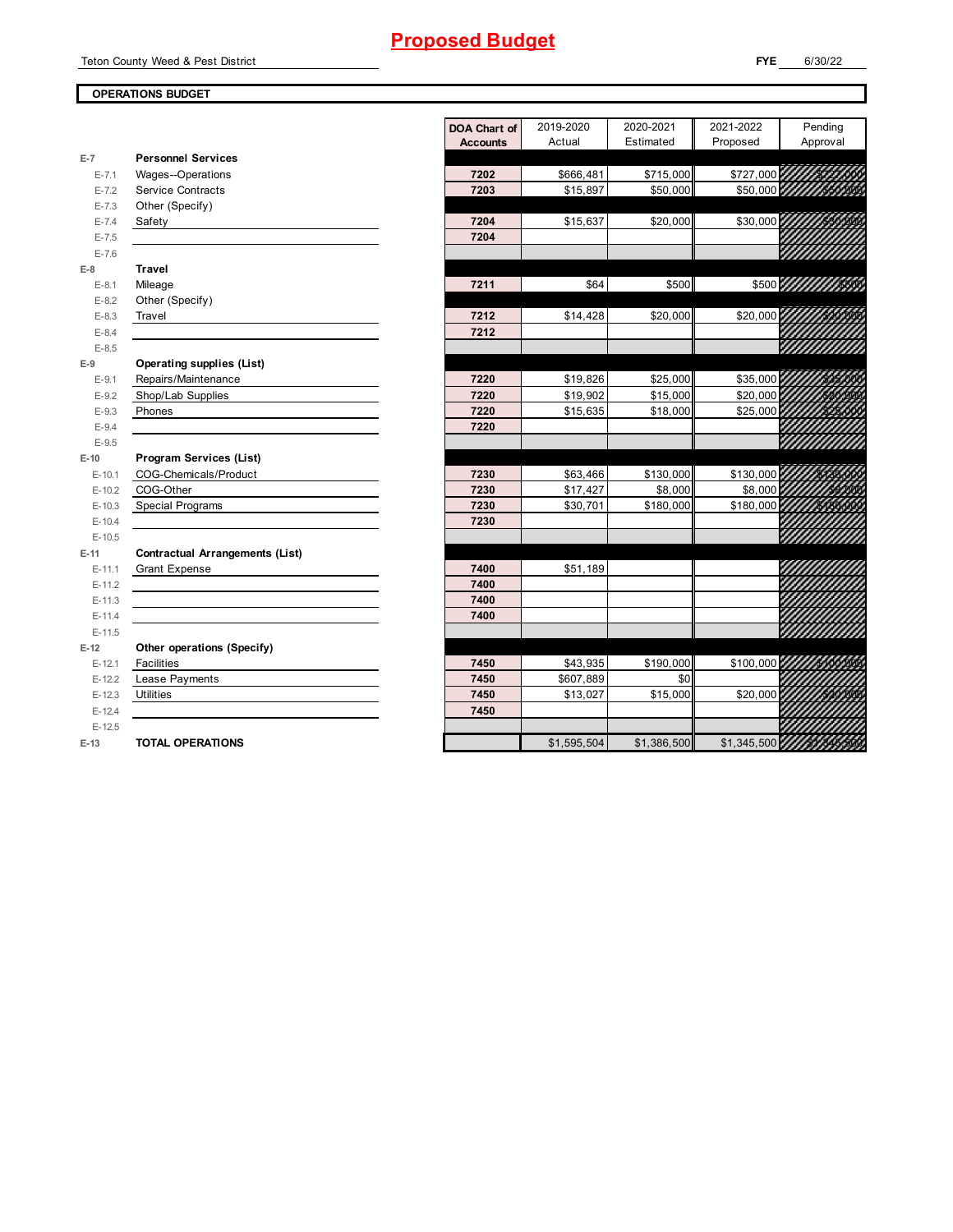Teton County Weed & Pest District

#### **FYE** 6/30/22

### **INDIRECT COSTS BUDGET**

**E-14 Insurance**

**E-15 Indirect payroll costs:**

|          |                              | DOA Chart of    | 2019-2020 | 2020-2021 | 2021-2022    | Pending               |
|----------|------------------------------|-----------------|-----------|-----------|--------------|-----------------------|
|          |                              | <b>Accounts</b> | Actual    | Estimated | Proposed     | Approval              |
| $E-14$   | Insurance                    |                 |           |           |              |                       |
| $E-14.1$ | Liability                    | 7502            | \$7,361   | \$11,000  | \$11,000 757 |                       |
| $E-14.2$ | Buildings and vehicles       | 7503            | \$14,531  | \$16,000  | \$16,000     |                       |
| $E-14.3$ | Equipment                    | 7504            |           |           |              | 99999999              |
| $E-14.4$ | Other (Specify)              |                 |           |           |              |                       |
| $E-14.5$ |                              | 7505            |           |           |              |                       |
| $E-14.6$ |                              | 7505            |           |           |              |                       |
| $E-14.7$ |                              |                 |           |           |              | <i>VIIIIIIIIIII</i>   |
| $E-15$   | Indirect payroll costs:      |                 |           |           |              |                       |
| $E-15.1$ | FICA (Social Security) taxes | 7511            | \$49,121  | \$55,000  | \$58,000     |                       |
| $E-15.2$ | Workers Compensation         | 7512            | \$15,471  | \$17,000  | \$18,000     |                       |
| $E-15.3$ | Unemployment Taxes           | 7513            | \$5,817   | \$6,500   | \$14,000     |                       |
| $E-15.4$ | Retirement                   | 7514            | \$101,440 | \$111,000 | \$118,000    |                       |
| $E-15.5$ | Health Insurance             | 7515            | \$142,134 | \$166,000 | \$175,000    |                       |
| $E-15.6$ | Other (Specify)              |                 |           |           |              |                       |
| $E-15.7$ | Medicare                     | 7516            | \$11,488  | \$13,000  | \$14,000     |                       |
| $E-15.8$ |                              | 7516            |           |           |              |                       |
| $E-15.9$ |                              |                 |           |           |              |                       |
| $E-17$   | <b>TOTAL INDIRECT COSTS</b>  |                 | \$347,363 | \$395,500 |              | \$424,000 11111444500 |

#### **DEBT SERVICE BUDGET**

|         |                     | Accour |
|---------|---------------------|--------|
| $D-1$   | <b>Debt Service</b> |        |
|         | D-1.1 Principal     | 6401   |
| $D-1.2$ | Interest            | 6410   |
|         |                     |        |

D-1.3 **Fees D-2 TOTAL DEBT SERVICE** 

| <b>DOA Chart of</b> | 2019-2020 | 2020-2021 | 2021-2022 | Pending                 |
|---------------------|-----------|-----------|-----------|-------------------------|
| <b>Accounts</b>     | Actual    | Estimated | Proposed  | Approval                |
|                     |           |           |           |                         |
| 6401                |           |           |           | 9000000                 |
| 6410                |           |           |           | ,,,,,,,,,,              |
| 6420                |           |           |           | Vililililili            |
|                     |           |           |           | \$0 <i>4444141115</i> 0 |